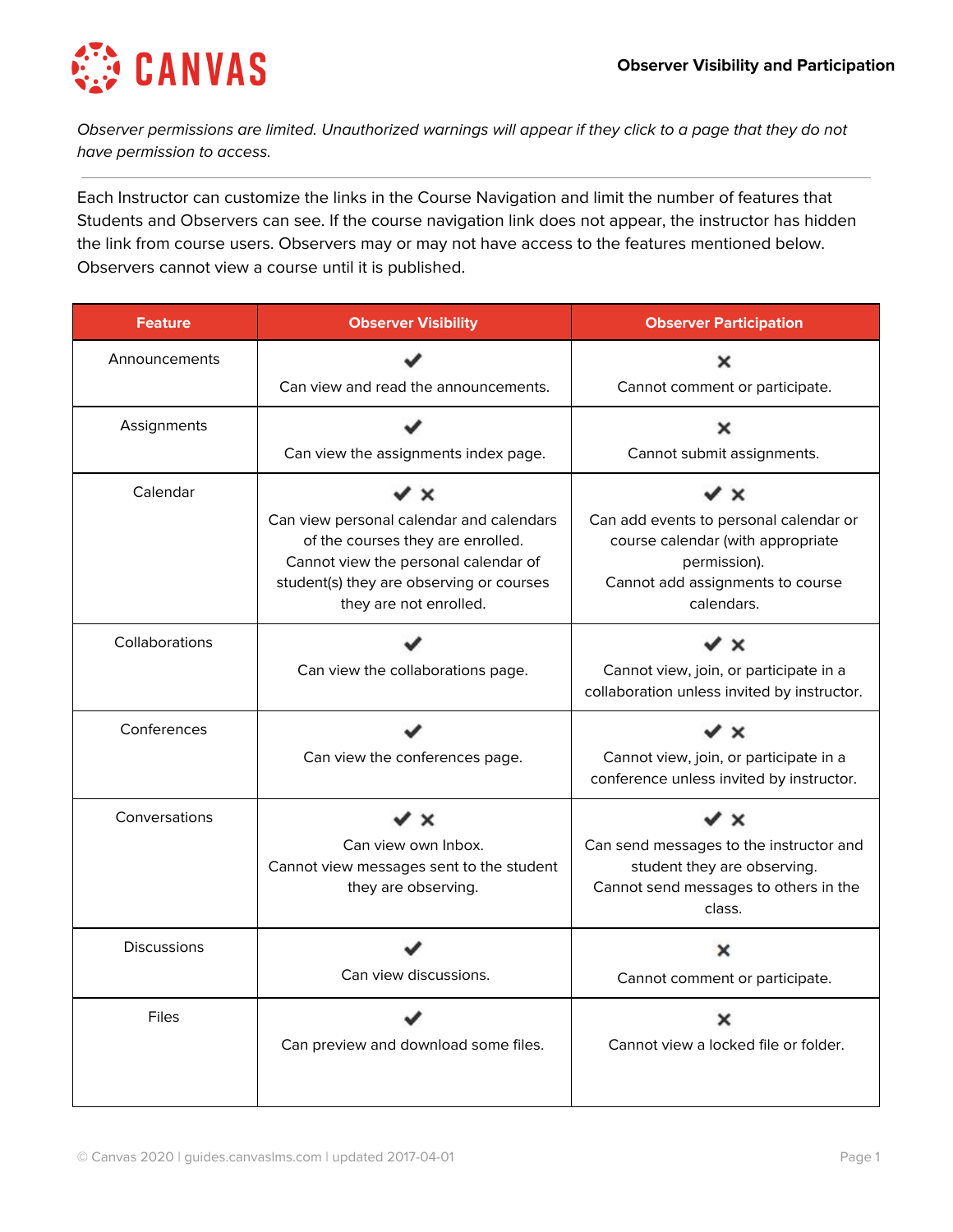

| <b>Feature</b> | <b>Observer Visibility</b>                                                                                                                                                                                                                                  | <b>Observer Participation</b>                                                                                                                                                                                                                                                          |
|----------------|-------------------------------------------------------------------------------------------------------------------------------------------------------------------------------------------------------------------------------------------------------------|----------------------------------------------------------------------------------------------------------------------------------------------------------------------------------------------------------------------------------------------------------------------------------------|
| Grades         | Can view grades including assignment<br>comments for the student(s) they are<br>observing. They can also filter the Grades<br>view by grading period, filter by courses<br>they are enrolled in, view assignment<br>scores and due dates, and print grades. | x<br>Cannot change grades.                                                                                                                                                                                                                                                             |
| Groups         | x<br>Cannot view student groups.                                                                                                                                                                                                                            | ×<br>Cannot participate in student groups.                                                                                                                                                                                                                                             |
| Modules        | Can view the point values for individual<br>assignments.                                                                                                                                                                                                    | ×<br>Can click any link in modules.<br>Cannot participate in Discussions, submit<br>Assignments, or take Quizzes.                                                                                                                                                                      |
| Notifications  | Can view personal notification preferences.                                                                                                                                                                                                                 | Currently receive notifications for<br>assignment creation, assignment<br>modification, created announcement,<br>course invitation, added to a conversation<br>(if included as recipient), appointments<br>available for signup in Scheduler, linked<br>student reserved appointment). |
| Outcomes       |                                                                                                                                                                                                                                                             |                                                                                                                                                                                                                                                                                        |
| Pages          | Can view pages index page.                                                                                                                                                                                                                                  | Can edit if Anyone setting is enabled by<br>instructor.                                                                                                                                                                                                                                |
| People         | ×<br>Cannot view course roster.                                                                                                                                                                                                                             | ×                                                                                                                                                                                                                                                                                      |
| Quizzes        | $\checkmark$ x<br>Can view quizzes index page.<br>Cannot view quiz.                                                                                                                                                                                         | ×<br>Cannot take a quiz.                                                                                                                                                                                                                                                               |
| Rubrics        | Can view rubric.                                                                                                                                                                                                                                            | ×<br>Cannot view graded results.                                                                                                                                                                                                                                                       |